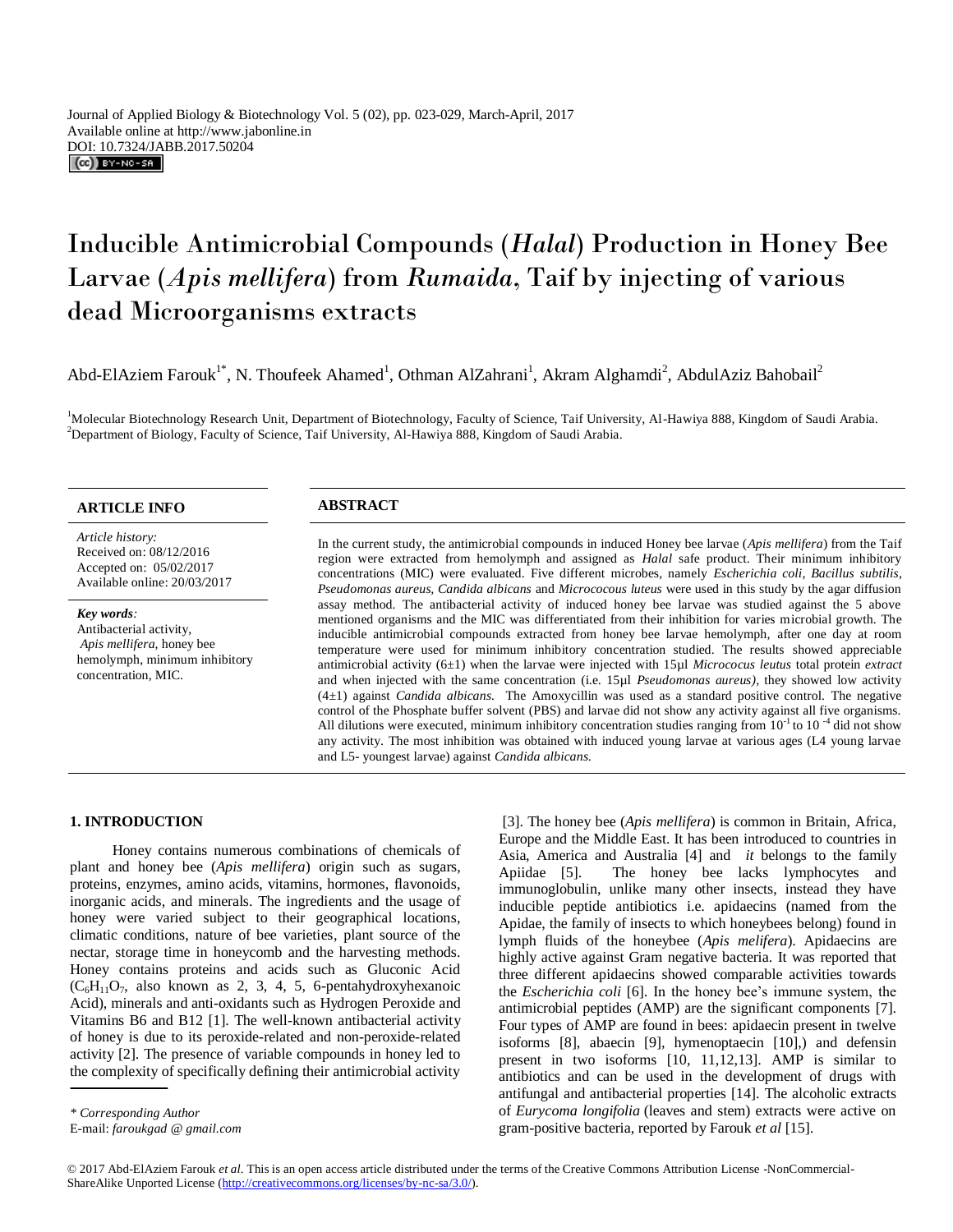Amongst all the AMPs of honey bees, only defensin has cytotoxic activity against fungi; fungus of chalkbrood *Ascosphaera apis*, fungi of aspergillosis *Aspergillus flavus* Link and *Aspergillus niger* Tieghem, yeast-like fungi *Candida albicans*  and *Aurobasidium pullulans* [16] [17]. Few moths and flies contain bactericidal constituents such as cecropins, attacins, diptericins and insect defensin (sapecin) [18, 19, 20, 21, 22 ]. Certain *B. Laterosporus* strains exhibited a broad-spectrum antimicrobial activity against various bacteria and fungi. *B. laterosporus* isolated from diseased honey bee larvae affected by European foulbrood (EFB different strains of *B. laterosporus*), showed a broad spectrum of antimicrobial activity, especially against bacteria and fungi. The same occurrence was observed in *B. laterosporus* isolated from larvae of the codling moth *Cydiapomonella* L. (Lepidoptera: Tortricidae), collected from leaves of apple trees in Turkey [23]. The role of extracellular proteases produced by *B. laterosporus* strain G4 in toxicity to nematodes has been confirmed [24]. Eight gram-positive bacterial strains belonging to *Lactobacillus* spp. (such as *Lactobacillus rigidusapis*, *L. constellatus*) and five *Enterococcus* spp. were isolated from the gut of worker bees (*Apis mellifera* L.) [25]. Gram-negative bacteria, such as Achromobacter, *Citrobacter*, *Enterobacter*, *Erwinia*, *Escherichia coli*, *Flavobacterium*, *Klebsiella*, *Proteus* and *Pseudomonas*, and yeasts were present in *Apis mellifera* L. bees [26, 27, 28, 29,30].

Quantitative analysis of honey bee larvae infected with the bacterium *Paenibacillus larvae* showed an elevated expression of immunity proteins, chaperones, certain metabolic proteins with an accelerated consumption of energy stores [31].

Honey bee larvae collected nectar primarily from flowers in *Rumaida*, Taif. The extracts of flowers of *R. damacena* cv. Taifi showed antimicrobial activity, reported by Farouk *et al*. [32] .

During metamorphosis, all of the honey bees experienced dissimilar growing stages (egg, larvae, pupa, and adult). Drones have an extended development period (24 days), workers are intermediate (21 days), and queens are the fastest (15-16 days).

Honey bee larvae, grub-like immature form of the honey bee after it has developed from the egg and before it has gone to the pupa stage, were used for this study. Although the average number of days a worker bee needs to complete all development stages from egg to adult takes 21 days, it remains as an egg for the initial 3 days. The next 6 days they are found in the larva stage. Then in the pupa will be reach its stage for 12 days. Both the young (L4) and the youngest larvae (L5) were used for the induction. The larval growth difference is wider than the embryo's growth in other organisms. I.e. instead of growing by cell division, the larvae grow larger expansion of their cells. The curled larvae (round larvae) at the bottom of the cell in the comb were taken before their  $9<sup>th</sup>$  day for the study. The nectar (the sweet fluid produced by flowers containing 60% water and 40% solids), collected by larvae's of different ages and matured bees were taken for the present study on "Inducible Antimicrobial Compound Production in Honey Bee Larvae (*Apis mellifera*) from *Rumaida*, Taif by injecting of various dead Microorganism extracts". The

immune system in the honeybee, *Apis mellifera L* larvae of different stages was induced by different microbes (*Bacillus subtilis*, *Escherichia coli, Pseudomonas auerus, Candida albicans*  and M*icrococous leutus*) for the production of AMP or the antimicrobial compounds. It is known that honey bee larvae have antimicrobial effects [32].

In this study, these honey bee larvae and adults were assayed for the antibacterial activity and were compared with standard commercialized antibiotic, Amoxycillin, as positive control.

# **2. MATERIALS AND METHODS**

#### **2.1 Chemicals**

Chemicals were purchased from Sigma-Aldrich Chemical Co., (St. Louis, Mo, USA) and Himedia, Mumbai, India. Ethanol was purchased from BHD (Poole, UK-Fluka Chemical, Buchs, Switzerland). All chemicals and reagents had an analytical grade.

# **2.2 Media**

Nutrient agar and nutrient broth were used to culture five different microbial species. The nutrient agar was used to isolate colonies and to observe the zone of inhibition around sterile agar plates. The nutrient broth was used in making liquid cultures from isolated colonies from the agar plates. The liquid cultures which were grown in the orbital shaker at 100 rpm and 37°C for 24hrs were then used in the agar plates diffusion assay, the serial dilutions were in the range of  $10^{-1}$  to  $10^{-4}$ . The fresh saline Phosphate Buffer Solvent (PBS), prepared by dissolving NaCl (8g); KCl (0.2g); Na<sub>2</sub>H<sub>2</sub> (1.42g) and KH<sub>2</sub>PO<sub>4</sub> (0.4g) in one liter of distilled water, was sterilized in an autoclave before usage.

# **2.3 Bacteria/Fungi**

Five different species of bacteria, namely: *Escherichia coli* ATCC 25922 (gram-negative), *Bacillus subtilis* ATCC 6633 (gram- positive), *Pseudomonas aureus* ATCC27853 (gramnegative), and fungi *Candida albicans* ATCC 10231 and *Micrococus leutus* ATCC 9341(gram-positive) were used in this study to explore the effectiveness of both adult and honey bee *Apis amellifera* larvae on the inhibition of growth; the bacteria chosen for this study were both gram-positive and gram-negative Bacteria.

# **2.4 Culture Preparation**

Six 50ml bottles, each containing 25ml of nutrient broth, were inoculated separately with five microorganisms (*Escherichia coli, Bacillus subtilis, Pseudomonas aureus, Candida albicans* and *Micrococous leutus*) using an inoculums loop in sterile conditions. The nutrient broth solutions which were inoculated were then incubated at 37˚C for up to 24 hours.

# **2.5 Honey bee larvae /Adult bee**

During the winter seasons of 2015/2016, the honey bee larvae, pupae and /adult bee *Apis mellifera* were collected from the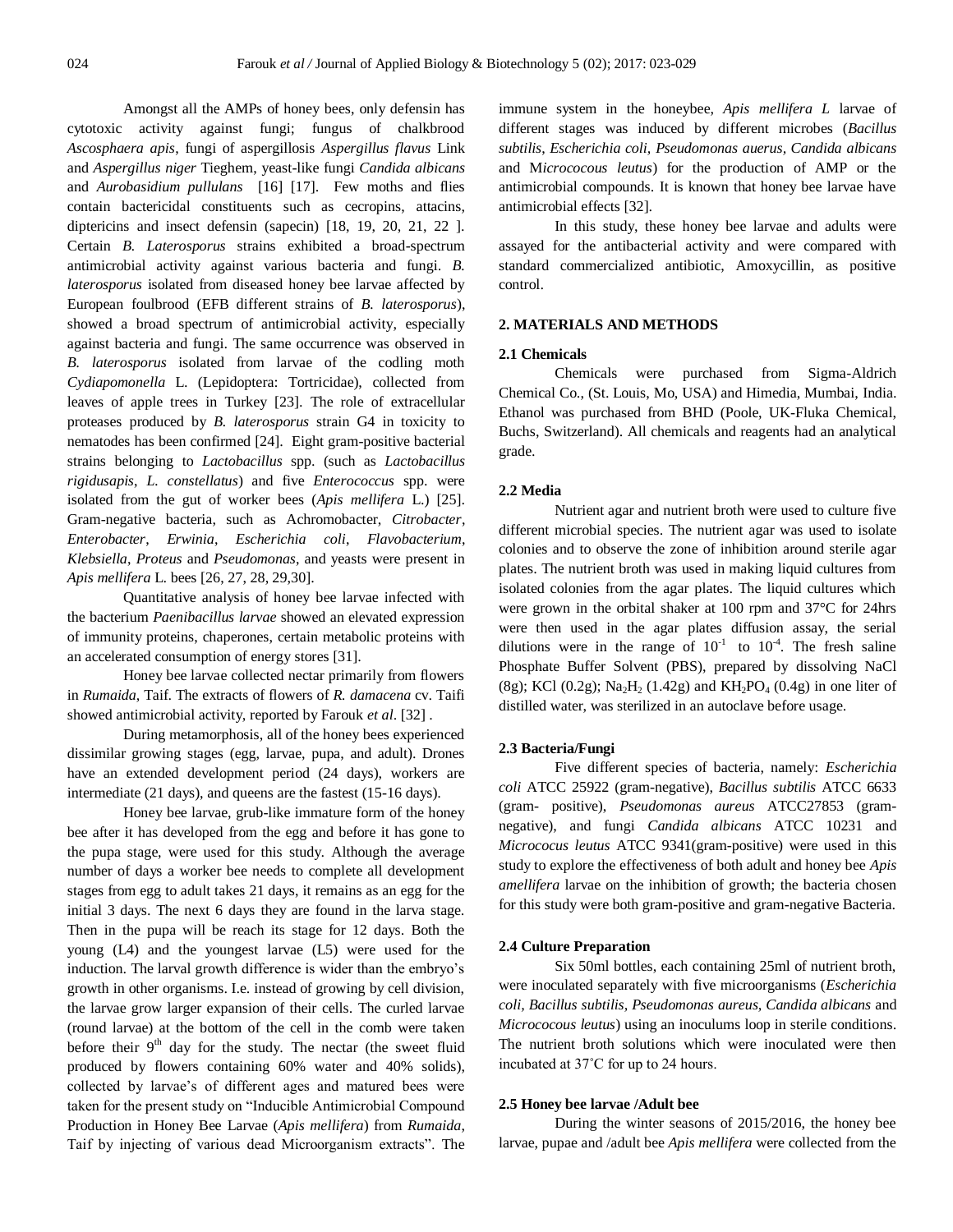Taif area. The nectar was gathered with the larvaes of different stages (i.e. ages from 3 days up to 8 days) and matured bees (21 days). Both larvae and adults were used for the present study.

# **2.6 Artificial infection of larvae and adults**:

The hatched larvae, after 3 days of egging, were collected from honey combs with a Swiss grafting tool and transferred into a 1.5ml tube with a basic PBS in it. (600µl). The honey bee larvae and an adult bee were injected dorsally with 10 µl of dead bacterial and fungal extracts from five different microorganisms. For injection, a disposable calibrated (0.1–0.5 ml) sterile plastic injector (BD Micro-fine Plus, USA) was used. The Adult bee and larvae were injected laterally between the second and third tergum of the abdomen. The grafted larvae and bee were kept at 30°C and 70% relative humidity for one day. For each series of experiments, the collected bee's hemolymph was divided into groups of 3 individuals and kept in separate tubes named as L1, L2, L3, L4 and L5. After one day at room temperature, all the tubes were individually mixed thoroughly in a vortex mixer (Labnet). Afterwards, they were warmed for 2 minutes in a Branson Ultrasonic cleaner (1510). They were then kept at -80°C for 5 minutes, followed by a heat treatment at 42°C for 5 minutes in a water bath. The process of temperature shocks was repeated one more time. The tubes were centrifuged in MIKRO 120 instrument at 13,000 rpm for 5 minutes. Transferred 50µl, the filtrate in ager well for the antimicrobial study were applied.

Note: For the serial dilution of honey bee larvae preparation, the larvae were injected dorsally with 15 µl of each dead bacterial and fungal extracts from five different microorganisms.

# **2.7 Serial dilutions of honey bee larvae hemolymph extract preparation**

In this serial dilution or dilution series of honey bee larvae, a series of successive dilutions were used to diminish a thick culture of cells to a more practical concentration. The concentration of bacteria or fungi in each dilution was lessened by a precise amount. So, by calculating the total dilution over the entire series, it was possible to know with which amount bacteria one can begin with. The same dilution factor, with the diluted material from the previous step, was used to make the subsequent dilution. When executing very high dilutions (like 1/10,000 or 1/1,000,000), it was more accurate to do the dilution in a series of smaller dilutions rather than in one giant dilution. Hundred microliters (100 µl) of the original honey bee larvae culture (labeled as U.S. -Undiluted solution) was measured initially. Before starting the dilution process, several dilution blanks, which were tubes containing diluting liquid (sterile water) in exact quantities, were prepared. Four dilution blanks in 1.5ml microcentrifuge tubes (Eppendorf tubes), were numbered 1 to 4. In each tube, exactly 900 µl of liquid media was taken. By gently shaking the tube initially, the honey bee cells were evenly distributed in the tube to avoid the threat of not getting adequate cells.

Step 1: Exactly 100 µl from U.S. tube was transferred to tube 1, making it1 ml of liquid in tube 1. I.e. exactly one-tenth of honey bee larvae cells were in a new tube with a final volume of 1 ml. (1 in 10 dilution, or it could be written as  $1/10$  or  $10^{-1}$ ) where 1 is the volume transferred, and 10 was the final volume of the tube after the transfer.

**Step 2**: Tube 1 became the next tube to be diluted. After swirling tube 1, 100 µl was transferred from tube 1 into tube 2. Again, exactly one-tenth of honey bee larvae hemolymph in tube 1 were transferred into tube 2, with a final volume of 1 ml. Exactly 9 ml was then remaining in tube 1. Tube 2 now contained a 1 in 10 dilution of tube 1. To calculate the total dilution from tube U.S. (undiluted solution), we simply multiplied the two dilutions: 1/10  $X 1/10 = 1/100$ . So far, we have performed a 1/100 dilution from the original honey bee larvae culture.

**Step 3 and Step 4**: The same procedure for the remaining dilution blanks was followed: 100 µl from tube 2 was transferred into tube 3; finally, 100 µl from tube 3 was transferred to tube 4, each transfer was another 1 in 10 dilution. The final dilution was calculated by simply multiplying all the dilutions together:  $1/10 \text{ X } 1/10 \text{ X } 1/10 \text{ X } 1/10 = 1/10,000$  or  $10^{-4}$ 

A single dilution was normally calculated as follows:

Dilution = volume of the sample Total volume of the sample + diluents volume

For example the dilution of 1 ml into 9 ml equals:

1 which was the same as 1 which was written  $1/10$  or  $10^{-1}$  $\overline{1+9}$  10

Amoxycillin Preparation:

500mg of Amoxycillin was dissolved in 100ml water and alcohol (50:50 mixtures) was considered as the undiluted solution (U.S). Serial dilutions were made from this U.S from  $10^{-1}$ to  $10^{-4}$ 

# **2.8 Detection of the Minimum Inhibitory Concentration** (MIC)

The minimum inhibitory concentration was the lowermost concentration of an antimicrobial that will hinder the visible development of a microorganism after overnight incubation. This concentration endorses the resistance of microorganisms to an antimicrobial agent and also to decide the potency of new antimicrobial agents [33, 34]. Minimum inhibitory concentrations (MICs) can be used in selecting the best antimicrobial agent with known culture.

### **2.9 Experimental Methods**

The nutrient agar plates were made by weighing 28 grams of nutrient agar (obtained from Himedia, India) and dissolving it in one liter of sterilized distilled water. The solution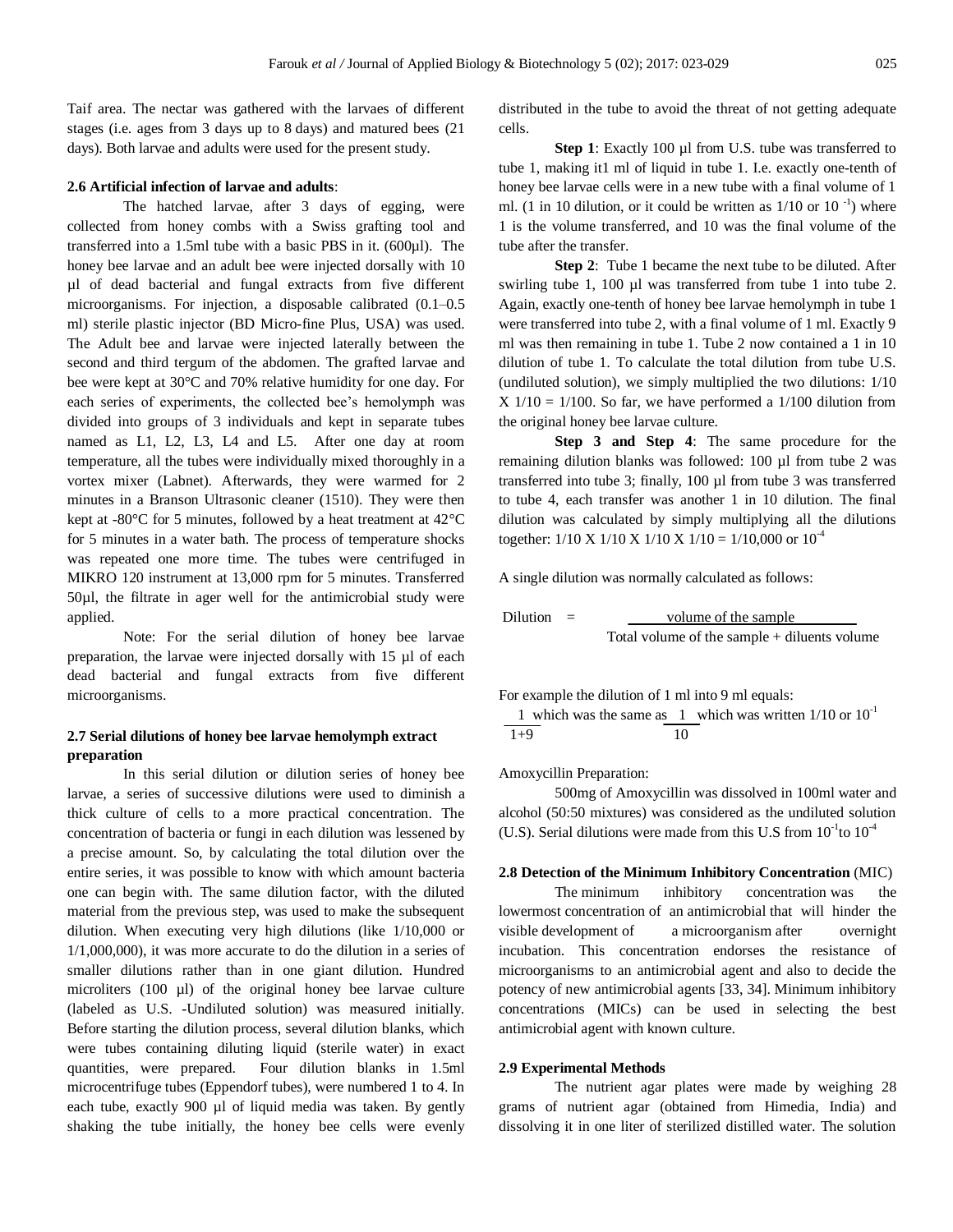was autoclaved after adjusting the pH to 7.4 for 20minutes at 15psi (1.05kg/cm) and at 121ºC on liquid cycle. The autoclaved medium was swirled gently to distribute the melted agar evenly throughout the solution and was then allowed to cool to between 50 to 60ºC. Then under sterile conditions, 20ml of this medium was poured onto 90mm Petri dishes and was set to cool. When the medium set completely, Petri dishes were inverted and stored at 4ºC, they were taken out from storage 2 hours earlier to use [35].

The suspensions of the 5 microbial cultures were covered completely on the agar plates and were allowed to dry. Note 1: The bacterial strains used were *Bacillus subtilis* ATCC 6633, *Candida albicans* ATCC 10231; *Escherichia coli* ATCC 8739; *Micrococcus luteus* ATCC 9341 and *Pseudomonas aeruginosa*  ATCC27853 (ATCC: American Type Culture Collection). The five strains were maintained on nutrient agar and freshly prepared sub-cultures in nutrient broth. This was done by transferring two or three colonies (from the old parent glycerol culture of 5 microorganisms) into a bottle containing 20 ml of liquid nutrient broth medium and were left to grow for 24 hours (or overnight) at 37ºC, a small aliquot was poured on plates and dried.

The standard agar-well diffusion method [36] was employed to determine the antimicrobial activities for both larvae and adult honey bee protein extracts. This method is normally vital for all types of susceptibility testing. The size of inoculums, contents and acidity of the growth medium, as well as time and temperature of incubation normally affect the results. Also, the agar depth, diffusion rate of the antimicrobial agent and growth rate of the specific bacteria should be considered. The holes (6mm) were made in agar using sterile yellow tip and 50µl of the test extract solution was used for the five microorganisms. These bacteria cultures were then stored at 4˚C. A positive (solvent) and larvae was also used as the control. All test solutions were added inside the laminar flow cabinet. Allowing solutions in the wells to diffuse for 15-20 minutes, the plates were then incubated for 24 hours at 37ºC. After incubation, clear areas in the region of the wells containing antimicrobial compounds appeared. This diameter of the clear area (called the inhibition zones) around the wells were measured and recorded. Antimicrobial activities of each larvae group and the adult honey bee extracts were expressed in terms of average diameter of the inhibition zone (evaluated in milliliter). Other larvae group's extracts were tested in the same manner. The concentrations of the extract used and the inhibition zones values that give the optimum result were identified.

In case of serial dilution, the larvae were injected dorsally with 15 µl of dead bacterial and fungal extracts from five different microorganisms.

## **3. RESULTS AND DISCUSSION**

The inducible antimicrobial compounds extracted from honey bee larvae/adult (*Apis mellifera*) and their anti-microbial activities against all the five extracts obtained from Gram positive bacteria (*Bacillus subtilis*, *Micrococcus luteus*), Gram negative bacteria (*Escherichia coli*, *Pseudomonas aeruginosa*) and fungi (*Candida albicans*) were examined (as shown in Table 1) by the standard agar well diffusion clearing zone method. The results after 10 days were also stated in Table 2.

**Table 1:** The protein extract (50 µl) of honey bee Larvae and adult honey bee injected with extract (10 µl) of five dead microorganisms against selected microorganisms in nutrient agar plates.

|                                                                                           | Inhibition zones in individual agar<br>plates containing five<br>different micro organisms<br>(mm) |                     |                     |                       |                       |
|-------------------------------------------------------------------------------------------|----------------------------------------------------------------------------------------------------|---------------------|---------------------|-----------------------|-----------------------|
| Name of organisam<br>injected with 10 µl<br>(Larvae-3Nos)/Honey bee<br>Extract used: 50µl | Bacillus<br>subtilis                                                                               | Candida<br>albicans | Escherichia<br>coli | Micrococou<br>nleutus | Pseudomonas<br>aureus |
| PBS+Larvae                                                                                | Nil                                                                                                | Nil                 | Nil                 | Nil                   | Nil                   |
| <i>Bacillus subtilis</i> + Larvae.                                                        | Nil                                                                                                | Nil                 | $17 + 1$            | Nil                   | Nil                   |
| <i>Candida albicans</i> +Larvae.                                                          | Nil                                                                                                | Nil                 | Nil                 | Nil                   | Nil                   |
| Escherichia coli+Larvae.                                                                  | Nil                                                                                                | Nil                 | $13+1$              | Nil                   | Nil                   |
| <i>Micrococous leutus</i> +Larvae.                                                        | Nil                                                                                                | $4 + 1$             | $11\pm1$            | Nil                   | Nil                   |
| <i>Pseudomonas aureus</i> +Larvae.                                                        | $14 + 1$                                                                                           | Nil                 | Nil                 | Nil                   | Nil                   |
| PBS +Honey bee.                                                                           | Nil                                                                                                | Nil                 | Nil                 | Nil                   | Nil                   |
| Bacillus subtilis +Honey bee.                                                             | Nil                                                                                                | $8\pm1$             | $7 + 1$             | Nil                   | Nil                   |
| Candida albicans + Honey bee.                                                             | Nil                                                                                                | $8\pm1$             | $9\pm1$             | Nil                   | Nil                   |

Table 2: The total hemolymph extract (50 µl) of honey bee Larvae and adult honey bee injected with extract (10 µl) of five dead microorganisms after 10 days against selected microrganisms in nutrient agar plates.

|                                                                    | Inhibition zones in individual agar<br>plates containing five<br>different microorganisms<br>(mm) |                     |                     |                       |                       |
|--------------------------------------------------------------------|---------------------------------------------------------------------------------------------------|---------------------|---------------------|-----------------------|-----------------------|
| Name of microorganism                                              |                                                                                                   |                     |                     |                       |                       |
| injected with 10<br>µl(Larvae3Nos)/Honey bee<br>Extract used: 50µl | Bacillus<br>subtilis                                                                              | Candida<br>albicans | Escherichia<br>coli | Micrococous<br>leutus | Pseudomonas<br>aureus |
| PBS + Larvae                                                       | Nil                                                                                               | Nil                 | Nil                 | Nil                   | Nil                   |
| <i>Bacillus subtilis</i> + Larvae.                                 | Nil                                                                                               | Nil                 | $12+1$              | Nil                   | Nil                   |
| Candida albicans + Larvae.                                         | Nil                                                                                               | Nil                 | Nil                 | Nil                   | Nil                   |
| <i>Escherichia coli</i> + Larvae.                                  | Nil                                                                                               | Nil                 | Nil                 | Nil                   | Nil                   |
| <i>Micrococous leutus</i> + Larvae.                                | Nil                                                                                               | Nil                 | $12+1$              | Nil                   | Nil                   |
| <i>Pseudomonas aureus</i> + Larvae                                 | Nil                                                                                               | $1 + 1$             | $11+1$              | Nil                   | Nil                   |
| $PBS + Honey$ bee                                                  | Nil                                                                                               | Nil                 | Nil                 | Nil                   | Nil                   |
| <i>Bacillus subtilis</i> + Honey bee.                              | Nil                                                                                               | $3\pm1$             | $6\pm1$             | Nil                   | Nil                   |
| Candida albicans + Honey bee.                                      | Nil                                                                                               | $2+1$               | $8\pm1$             | Nil                   | Nil                   |

In our study the antimicrobial activities of honey bee larvae at different growth stages and adult bee exhibited varying results against the five different microorganisms (as shown in Table 1). The serial dilution method was applied for the larvae of different ages and the results were showed in Table 3. The honey bee larvae, (three in a group in a sealed tube) and adult bee were injected with an extract of 10µl each of all five different microorganisms in 5 separate tubes. A total of 15 larvae were taken for the study. The protein extracts that were used against the five microorganisms smeared in nutrient agar plates which were dried. The inhibition zones showed good results against *Candida albicans*  $(4\pm1)$  and *Escherichia coli.*  $(11\pm1)$  where the larvae were injected with10µl *Micrococus leutus.* The inhibition zones showed higher value results against *Escherichia coli (*13±1) where the larvae were injected with10µl *Escherichia coli.* The other three groups of larvae (three each), that were injected with *Bacillus subtilis, Pseudomonas aureus and Candida albicans* did not show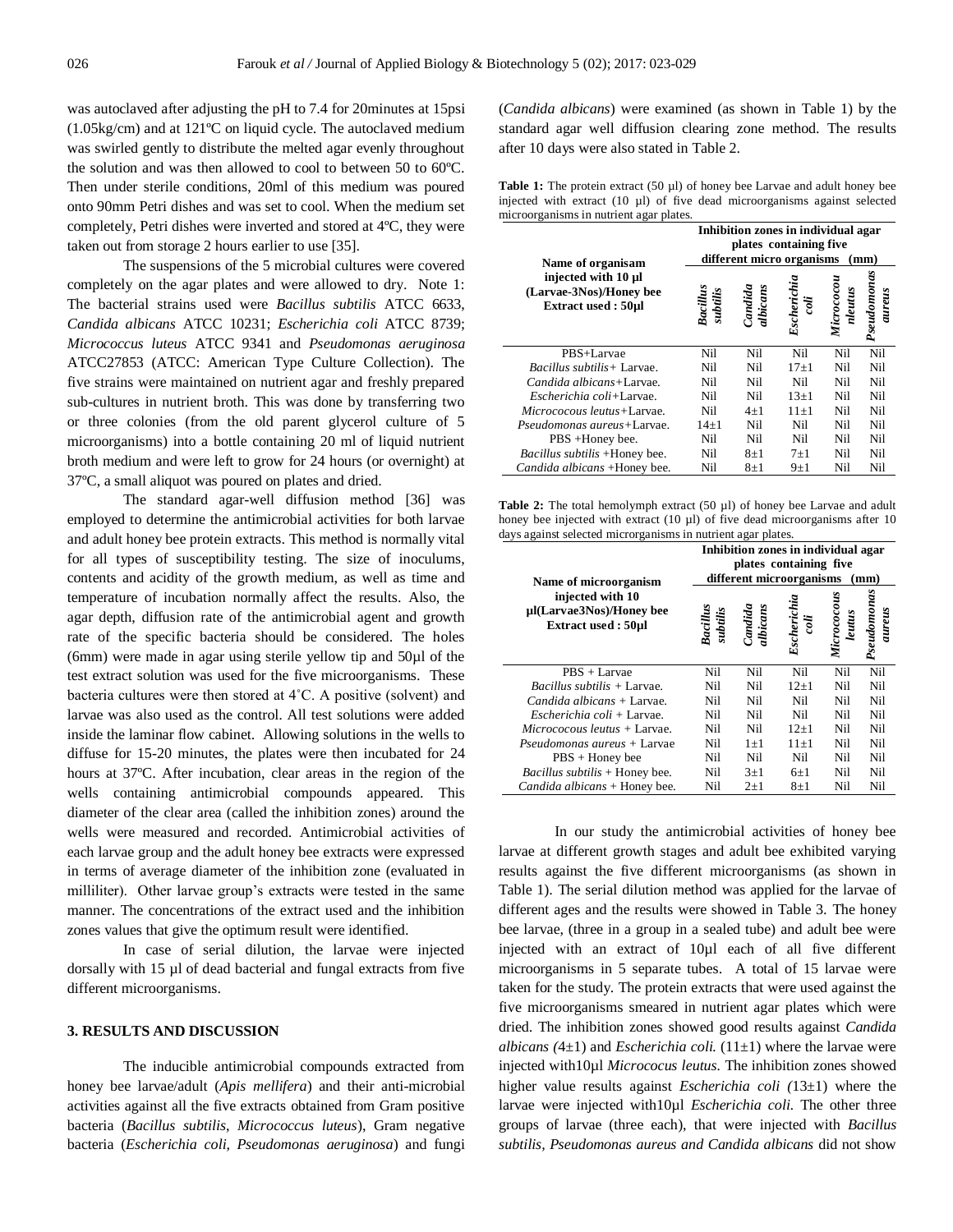any activity against their own counter parts (as shown in Table 1). The positive control of larvae hemolymph extract in PBS alone did not show any activity against all of the five microorganisms. The total hemolymph extract (50 µl) of honey bee Larvae and adult honey bee injected with extract (10 µl) of five dead microorganisms after 10 days against selected microrganisms in nutrient agar plates were observed (as shown in Table 2). The inhibition zones showed reduced results against *Bacillus subtilis* + Honey bee (3±1) and *Candida albicans* + Honey bee (2±1). The prolonged unfavorable extended environment has negative impact with adult bee and the selected honey bee larvae showed no signs of life within 24hours. The inhibition zones showed higher value results against *Escherichia coli (*12±1) where the larvae were injected with10µl either *Micrococous leutus or Bacillus subtilis.* When the honey bee larvae, three in a group, were injected with an extract of 15µl *Bacillus subtilis* or15µl *Micrococus leutus* or15µl *Pseudomonas aureus* and kept at room temperature. After one day, the larvae were smashed out and the extracted proteins were used for minimum inhibitory concentration (MIC) studies. It showed no antimicrobial activity against *Escherichia coli* (as shown in Table 3) at varying diluted concentrations from 10 $^{-1}$  to 10 $^{-4}$ . But at the higher original undiluted concentration, denoted as U.S, the inducible antimicrobial protein/compounds extracted from honey bee larvae showed appreciable activity  $(6±1)$  (as shown in Table 3) when the larvae were injected with 15µl *Micrococus* leutus (L4) and kept at room temperature. After one day, the larvae were smashed out and the extracted total hemolymph was used for minimum inhibitory concentration (MIC) studies against *Candida albicans.* 

Table 3: The total hemolymph extract (50 µl) of honey bee Larvae injected with extract (10 µl) of five dead Microorganisms against selected three microorganisms in Nutrient agar plates.

| Honey bee larvae<br>dilution | Name of<br>organism     | Candida<br>albicans | <b>Escherichia</b> |
|------------------------------|-------------------------|---------------------|--------------------|
| <b>Concentrations</b>        | injected : $15 \mu l$ ) | $(L4$ and           | coli               |
|                              | (Larvae-3 Nos)          | L5                  | (L1)               |
| $10^{-1}$                    |                         | Nil                 | Nil                |
| $10^{-2}$                    |                         | Nil                 |                    |
| $10^{-3}$                    | Micrococous             | Nil                 |                    |
| $10^{-4}$                    | leutus                  | Nil                 |                    |
| U.S                          |                         | $6\pm1$             |                    |
| $10^{-1}$                    |                         | Nil                 |                    |
| $10^{-2}$                    |                         | Nil                 |                    |
| $10^{-3}$                    | Pseudomonas             | Nil                 |                    |
| $10^{-4}$                    | aureus                  | Nil                 |                    |
| U.S                          |                         | $4\pm1$             |                    |
| $10^{-1}$                    |                         | Nil                 |                    |
| $10^{-2}$                    |                         |                     |                    |
| $10^{-3}$                    | Bacillus subtilis.      |                     |                    |
| $10^{-4}$                    |                         |                     |                    |
| U.S                          |                         |                     |                    |
| $10^{-1}$                    | Amoxycillin             | $7\pm1$             | $7\pm1$            |
| $10^{-2}$                    |                         | $6\pm1$             | $6\pm1$            |
| $10^{-3}$                    |                         | $1\pm1$             | $4\pm1$            |
| $10^{-4}$                    |                         | Nil                 | $2\pm1$            |
| U.S                          |                         | $9\pm1$             | $9\pm1$            |

Pipette50µl of the concentrated (undiluted) total hemolymph extract in agar wells only showed antimicrobial

activity. The varied diluted concentrations from  $10^{-1}$  to  $10^{-4}$  did not show any activity (as shown in Fig.1).



Candida albicans-L4





L1 L4 and L5 are the larvaes U.S. - Undiluted Solution containg La Standard: Amoxyllin

Eschersia.coli-L1

**Fig. 1:** The total hemolymph extract (50 µl) of honey bee larvae injected with extract (15µl) of five dead microorganisms against *Candida albicans* and *E. coli* in nutrient agar plates to study the minimal inhibitory concentration. Inhibition zones were designed in individual Plates corresponding to their serial dilution factors from  $10^{-1}$  to  $10^{-4}$ .

Also, at the higher original undiluted concentration, the inducible antimicrobial compounds that were extracted from honey bee larvae hemolymph showed a weaker activity  $(4\pm 1)$  (as shown in Table 3) when the larvae was injected with 15µl *Pseudomonas aureus*(L5) and after one day at room temperature, the larvae was smashed out and all the extracted hemolymph was used for minimum inhibitory concentration (MIC) studies against *Candida albicans* than the larvae was injected with same concentration i.e. 15µl *Micrococus leutus*. Pipetted 50µl of the concentrated (undiluted) total hemolymph extracts in agar wells showed antimicrobial activity. The diluted concentrations from 10  $1$ <sup>-1</sup> to 10<sup>-4</sup> did not show any activity (as shown in Fig.1), similar to the larvae injected with *Micrococus leutus.* 

The higher the concentration (named L4), i.e. the 1.5 ml tube containing larvae and 15µl *Micrococus leutus* and L5, the 1.5 tube containing larvae and 15µl *Pseudomonas aureus*, containing the inducible antimicrobial compounds which were extracted from the honey bee larvae hemolymph, showed a higher activity than the other varying diluted lower concentrations.

The degree of antibacterial activity varied according to the type of bacteria selected. The minimum inhibitory concentration (MIC) has been observed to lie around (50µl/600µl PBS), i.e. 8% against CA used in this investigation. The inducible antimicrobial compounds extracted from honey bee larvae extracts had no activity against *E coli.* These results comply with other reported research outcomes, that the low dilution of alcoholic extract *Eurycoma longifolia* Jack showed a higher microbial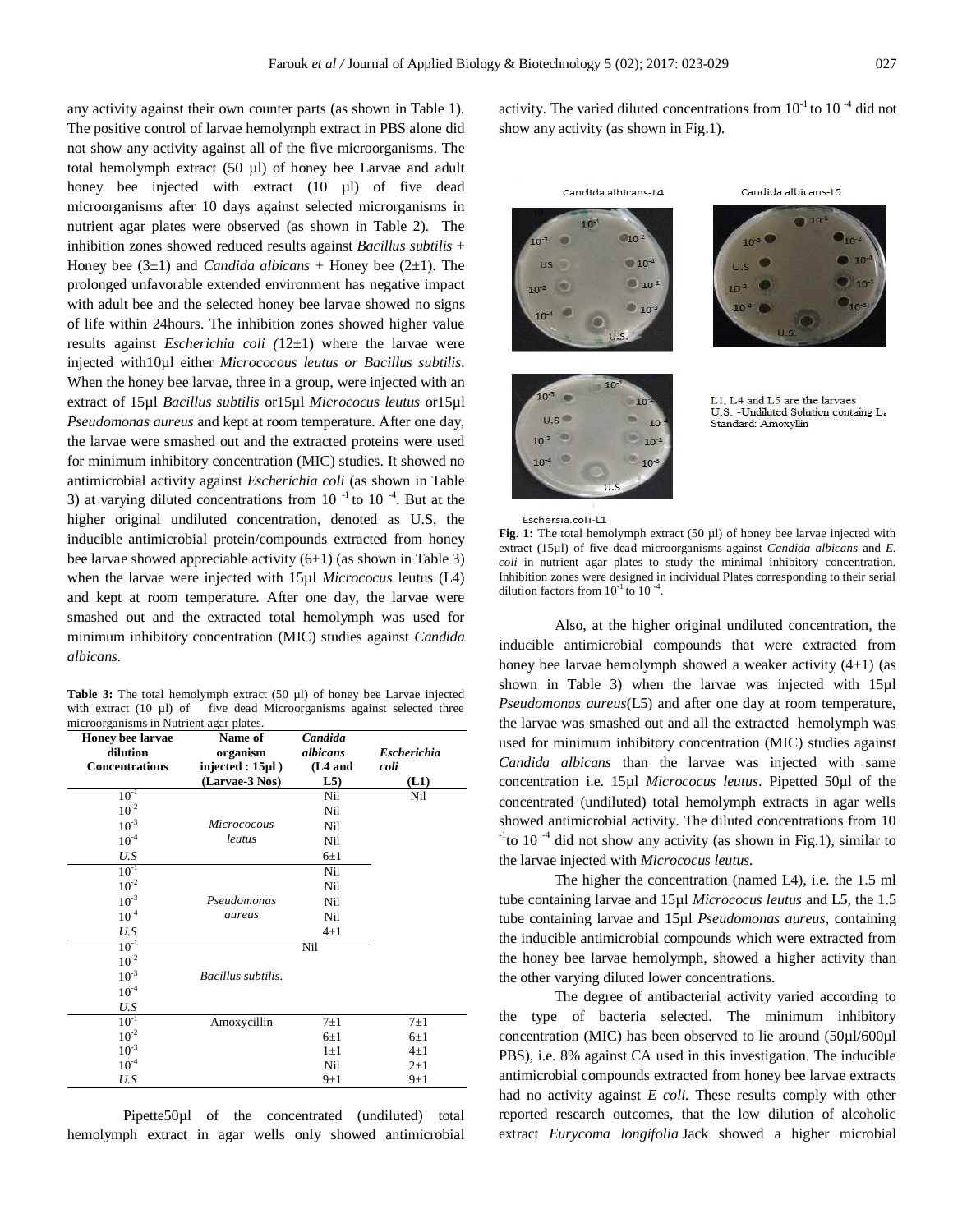activity as compared to high dilution [37] and also native isolated bacteria from sea cucumber recorded moderate antimicrobial activity against *P. aeruginosa* [38].In case of honey, 20% was sufficient to inhibit the growth of a range of isolates. The results obtained in our study were in agreement with the predictable range of MIC for honey between 5-10 % [39*]* and MIC of 30-50 %. [40].

#### **4. CONCLUSION**

In this study, the inducible antimicrobial compounds extracted from honey bee larvae hemolymph were more sensitive against the fungus *Candida albicans* than gram-negative bacteria when injected with either *Micrococus leutus* or *Pseudomonas aureus.* These results were positive and promising due to the fact that the honey bee larvae is considered to be rich with antimicrobial sources; therefore, further studies should be carried out to confirm the purification of the antimicrobial compounds. 9 days after hatching from its egg, the larvae cell was capped with wax by worker bees and for another 12 days, the larva pupates and undergoes miraculous metamorphosis. During this time, the release of antimicrobial compounds by inducing the same or other microorganisms can be studied for further information. It was clear from this study that honey bee larvae of different stages acted differently. This was to be expected since the age of each honey bee larvae was different and the injected selected different dead microbial extracts used. Also, the antimicrobial compounds produced could be varied for different stages of honey bee larvae according to the different floral sources of honey in which they grow or the particular species of the bee (African or Middle East). An extensive study is further required. The results provided ground information for the potential use of the extracts of induced honey bee larvae. It is also concluded that the MIC concentration of extract of induced honey bee larvae hemolymph and the data proved that honey bee larvae has curative values.

#### **4.1 Conflict of Interests**

The authors declare that there is no conflict of interests regarding the publication of this paper.

## **5. ACKNOWLEDGEMENT**

The authors express their gratitude to Taif University, for their Grant 928/431/1, Al-Hawiya 888, Kingdom of Saudi Arabia, Deputy President for postgraduates and Research Prof. Dr. Saad Alzahrani and the support of the Dean of Science. Also, the authors extend their sincere gratitude for the support of the Biotechnology & Biology Department of Taif University, Saudi Arabia for its financial support for these research efforts.

# **Conflict of Interests:** There are no conflicts of interest.

# **6. REFERENCES**

Yates BD, Yates JD. Beekeeping study notes for the BBKA examination: Modules 1,2,3 and 4. vol. 1, 1996. Bee Books New and Old.

- 2. Molan PC, Russell KM. Non-peroxide antibacterial activity in some New Zealand honeys. J Apic Res*.* 1988; 27**:** 62–67.
- 3. Peter BO, Olufemi EA, Iyab. Honey: a reservoir for microorganisms and an inhibitory agent for microbes**.** African Health Sciences 2007; 7(3): 159-165.
- 4. Thompson GJ, Oldroyd, BP. Evaluating alternative hypotheses for the origin of eusociality in corbiculate bees. Molecular Phylogenetics & Evolution*.* 2004; 33: 452-456.
- 5. Winston ML. Killer Bees: The Africanized Honey Bee in the Americas. Harvard Univ. Press, Cambridge, Massachutes, USA. 1992; 176.
- 6. Peter C, Christophe A, Frans J, Mark V and Paul T. Apidaecins: antibacterial peptides from honeybees. The Embryo. 1989; 8(8)**:** 2387-2391.
- 7. Hoffmann JA, Kafatos FC, Janawey CA, Ezekovitz RAB. Phylogenetic perspectives in innate immunity. Science**.** 1999; 284**:**  1313-1318.
- 8. Casteels P, Ampe C, Jacobs F, Vaek M, Tempst P. Apidaecins: antibacterial peptides from honey bees. The EMBO*.* (1989); 8: 2387- 2391.
- 9. Casteels P, Ampe C, Riviere L,Damme JV, Elicone C, Fleming M, Jacobs F, Tempst P. 1990. Isolation and characterization of abaecin, a major antibacterial peptide in the honey bees (*Apis mellifera*). Eur. J. Biochem*.* v. 187**,** p. 381-386.
- 10. Casteels P, Ampe C, Jacobs F, Tempst P. Functional and chemical characterization of hymenoptaecin, an antibacterial polypeptide that is infection inducible in the honey bees (*Apis mellifera*). J.Biol. Chem*.* 1993; 268**:** 7044-7054.
- 11. Ilyasov RA, Gaifullina LR, Saltykova ES, Poskryakov AV and Nikolaenko AG. Defensins in the Honeybee Antiinfectious Protection. Journal of evolutionary biochemistry and physiology. 2013; 49 (1).
- 12. Casteels-josson K, Zhang W, Capaci T, Casteels P, Tempst P. Acute transcriptional response of the honey bee's peptide-antibiotics gene repertoire, required posttranslational conversion of the precursor structures. J. Biol. Chem*.* 1994; 269: 28569-28575.
- 13. Gilliam M, Prest DB. Microbiology of feces of the larval honey bee, *Apis mellifera*. Jinvert Pathol. 1987; 49**:** 70–5.
- 14. Bulet P, Hetru C, Dimarcq JL, Hoffmann D. Antimicrobial peptides in insects; structure and function. DeComposition Immunology. 1999; 23**:** 329-344.
- 15. Farouk A, Nawi M, Hassan S. Antibacterial peptides from *Euycoma longifolia* (Tongkat Ali) and *Labisia pumila* (Kacip Fatimah) leaves in Malaysia. Sci. Brun**.** 2008; 9: 55–63.
- 16. Chernysh SI, Gordya NA, Filatova NA. Sacrificial mechanisms of insects: the rate of molecular and phenotypic evolution. Genetics Research. 1999; 12**:** 52-59.
- 17. Aronstein KA, Murray KD. Chalkbrood disease in honey bees. Journal of Invertebrate Pathology**.** 2010; 103**:** 20–29.
- 18. Dunn PE. Biochemical aspects of insect immunology. Annu. Rev. Entomol. 1986; 31: 321-339.
- 19. Boman and Hultmark, Boman, HG and Hultmark D. Cell-Free Immunity in Insects. Annu. Rev. Microbiol. 1987; 41: 103-126.
- 20. Dimarcq JL, Keppi E, Dunbar B, Lambert J, Reichhart JM, Hoffmann D, Rankine, SM, Fothergill JE, Hoffmann JA. Eur. J. Biochem. 1988; 171**:** 17-22.
- 21. Matsuyama K and Natori K. Purification and Characterization of *N*β-Alanyl-5-*S*-glutathionyl-3,4-dihydroxyphenylalanine, a Novel Antibacterial Substance of *Sarcophag aperegrina* (Flesh Fly*)* J. Biol. Chem*.* 1988; 263**:** 17112-17116.
- 22. Lambert J, Keppi E, Dimarcq JL, Wicker C, Reichhart JM, Dunbar B, Lepage P, Van Dorsselaer A, Hoffmann J, Fothergill J.and Hoffmann D. Insect immunity: isolation from immune blood of the dipteran Phormiaterranovae of two insect antibacterial peptides with sequence homology to rabbit lung macrophage bactericidal peptides. Proc. Natl. Acad. Sci*.* USA. 1989; 86**:** 262-266.
- 23. The Ministry of Agriculture of Turkey, The Technical Guide of Agricultural Control, T.C. Ankara, Turkey. 1995; 5**:** 117-121.